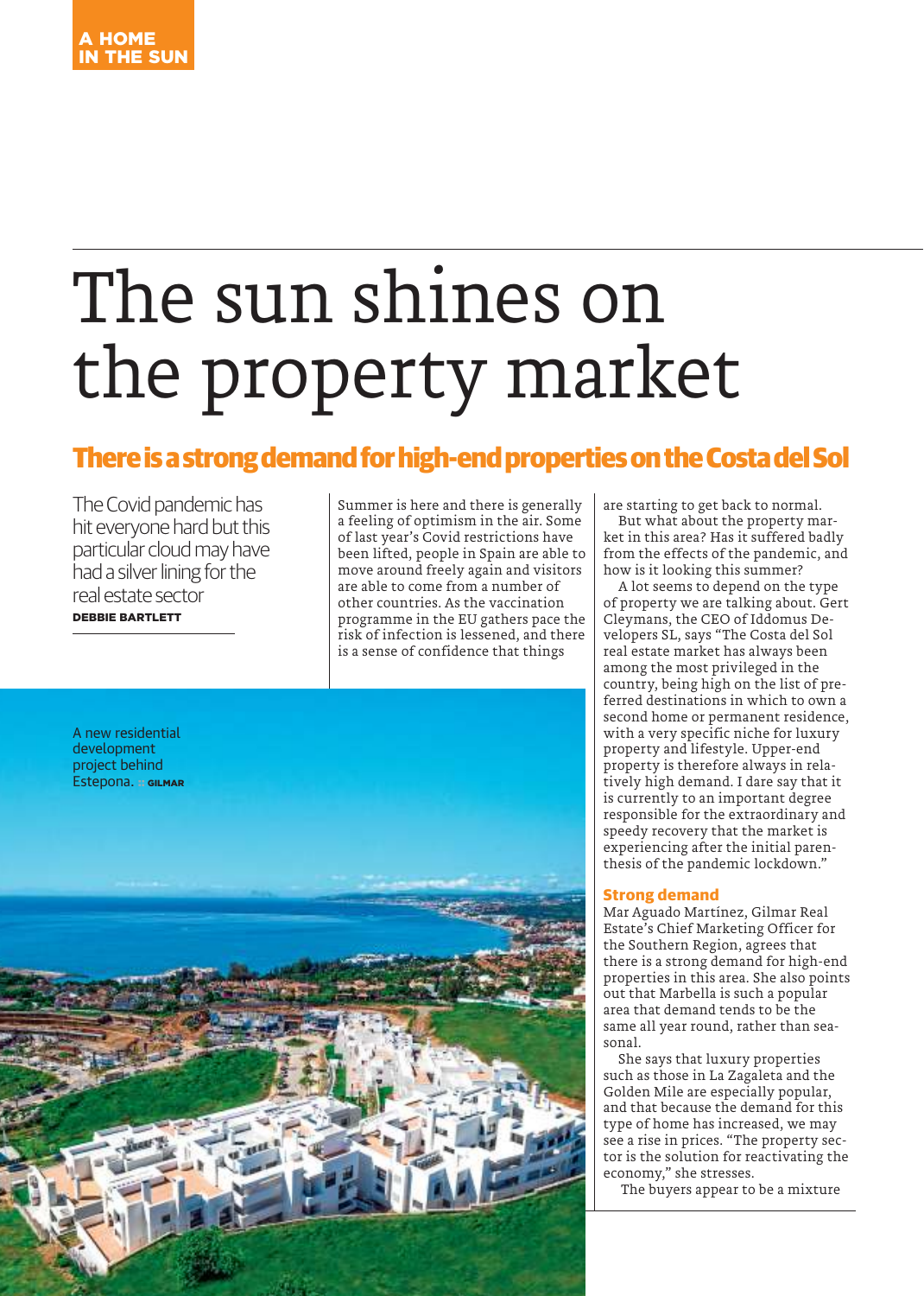

There is a very specific niche for luxury property and lifestyle. :: IDDOMUS

of people buying second homes and those relocating to the area. These experts agree that last year's lockdown led many people to rethink their housing requirements.

"The pandemic has resulted in a change of mentality. With so many people working from home, they began to rethink their needs. Many decided they wanted more space, or to be in nicer surroundings. Marbella is an ideal location, because it has so much to offer and for the type of properties here. That's why it is so

popular," says Mar Aguado.

Gert Cleymans says there is no doubt that the global Covid-19 pandemic triggered the need to outweigh certain priorities on a global scale, in terms of way of life, including the choice of location, quality of life and





## THE BEST CIGAR CELLAR **IN SPAIN**

CIGARETTES (TOBACCO) **SMOKING PIPES** LIQUEURS...

### LOCATED IN THE MOST POPULAR STREET OF THE COSTA DEL SOL

C/ San Miguel, 33. 29620. Torremolinos.<br>+ 34 952 380 354 estancosanmiguel@gmail.com